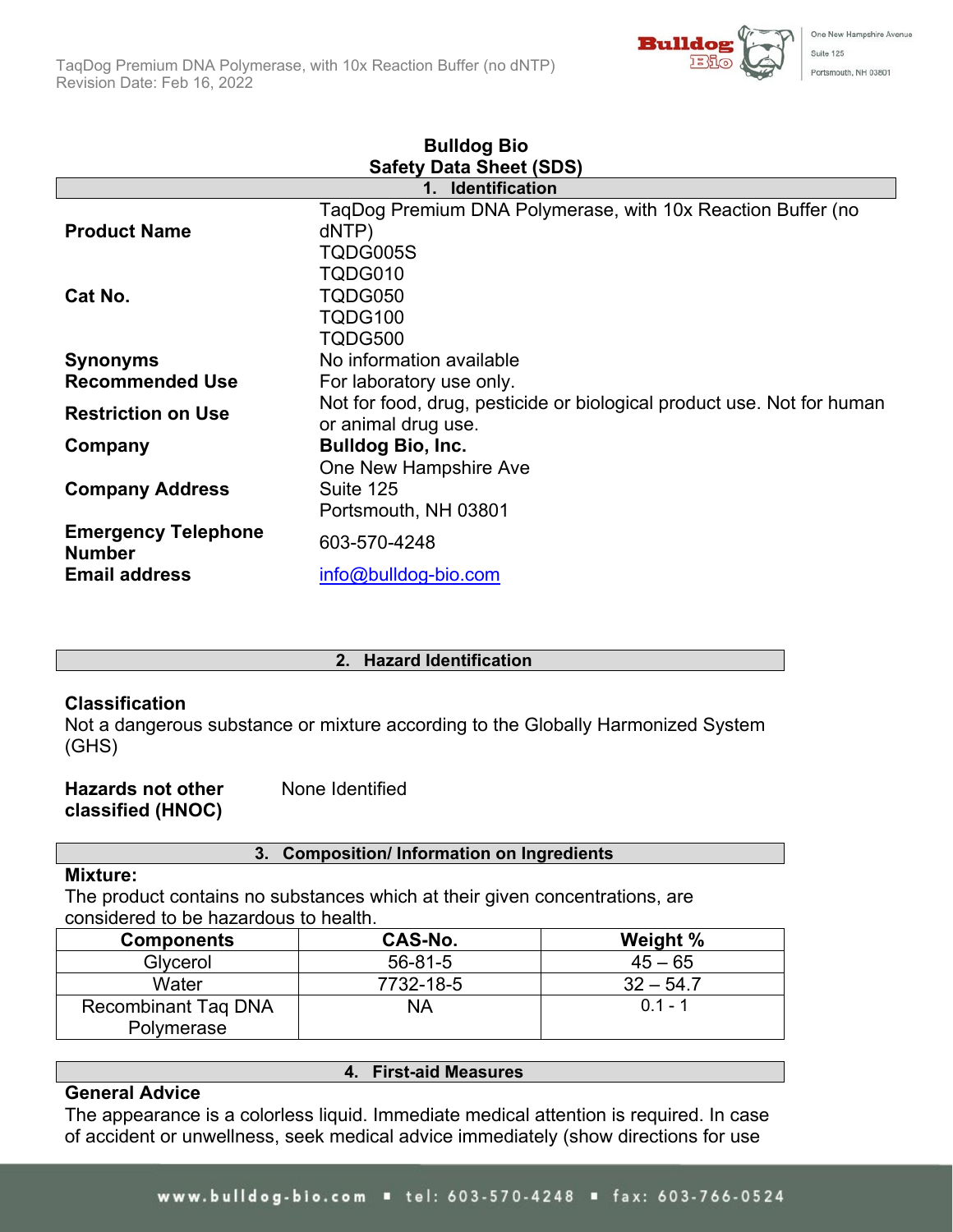

or safety data sheet if possible). Remove from exposure, lie down. Do not breath dust/ fume/ gas/ mist/ vapors/ spray.

| <b>Eye Contact</b>                               | Rinse immediately with plenty of water, also under the eyelids, for<br>at least 15 minutes. Get medical                                                            |
|--------------------------------------------------|--------------------------------------------------------------------------------------------------------------------------------------------------------------------|
| <b>Skin Contact</b>                              | Wash off immediately with plenty of water for at least 15 minutes.<br>Get medical attention immediately if the symptoms (irritation, pain<br>or discomfort) occur. |
| <b>Inhalation</b>                                | Move to fresh open air. Get medical attention immediately.                                                                                                         |
| Ingestion                                        | Clean mouth with plenty of water and drink plenty of water<br>afterwards. Get medicinal attention if the symptoms (irritation, pain<br>or discomfort) occur        |
| <b>Most important</b><br>symptoms and<br>affects | No information available                                                                                                                                           |
| <b>Notes to</b><br><b>Physician</b>              | Treat symptomatically                                                                                                                                              |

| Use extinguishing media appropriate to surrounding fire<br><b>Suitable Extinguishing</b><br>conditions.<br><b>Media</b> |                                                       |  |
|-------------------------------------------------------------------------------------------------------------------------|-------------------------------------------------------|--|
|                                                                                                                         |                                                       |  |
|                                                                                                                         |                                                       |  |
| <b>Unsuitable</b>                                                                                                       | CAUTION: Use of water spray when fighting fire may be |  |
| <b>Extinguishing Media</b><br>inefficient.                                                                              |                                                       |  |
| <b>Flash Point Method -</b><br>No information available                                                                 |                                                       |  |
| No information available<br><b>Autoignition</b>                                                                         |                                                       |  |
| <b>Temperature</b>                                                                                                      |                                                       |  |
| <b>Upper</b><br>No data available                                                                                       |                                                       |  |
| No data available<br>Lower                                                                                              |                                                       |  |
| <b>Sensitivity to</b><br>Not sensitive.                                                                                 |                                                       |  |
| <b>Mechanical Impact</b>                                                                                                |                                                       |  |
| <b>Sensitivity to Static</b><br>Not sensitive.                                                                          |                                                       |  |
| <b>Discharge</b>                                                                                                        |                                                       |  |
|                                                                                                                         |                                                       |  |
| <b>Specific Hazard Arising</b><br>Keep product and empty container away from heat and                                   |                                                       |  |
| from the Chemical<br>sources of ignition.                                                                               |                                                       |  |
|                                                                                                                         |                                                       |  |
| <b>Hazardous Combustion</b>                                                                                             |                                                       |  |
| <b>Products</b><br>None known.                                                                                          |                                                       |  |
| <b>Protective Equipment</b><br>As in any fire, wear self-contained breathing apparatus                                  |                                                       |  |
| and Precautions for<br>pressure-demand, MSHA/NIOSH (approved or                                                         |                                                       |  |
| equivalent) and full protective gear<br><b>Firefighters</b>                                                             |                                                       |  |
| 6. Accidental Release Measures                                                                                          |                                                       |  |
| Avoid any contact with skin, eyes and clothing. Use<br><b>Personal Precautions,</b>                                     |                                                       |  |
| personal protective equipment. Ensure adequate<br><b>Protective Equipment</b>                                           |                                                       |  |
| and Emergency<br>ventilation, especially in confined areas.                                                             |                                                       |  |
| <b>Procedures</b>                                                                                                       |                                                       |  |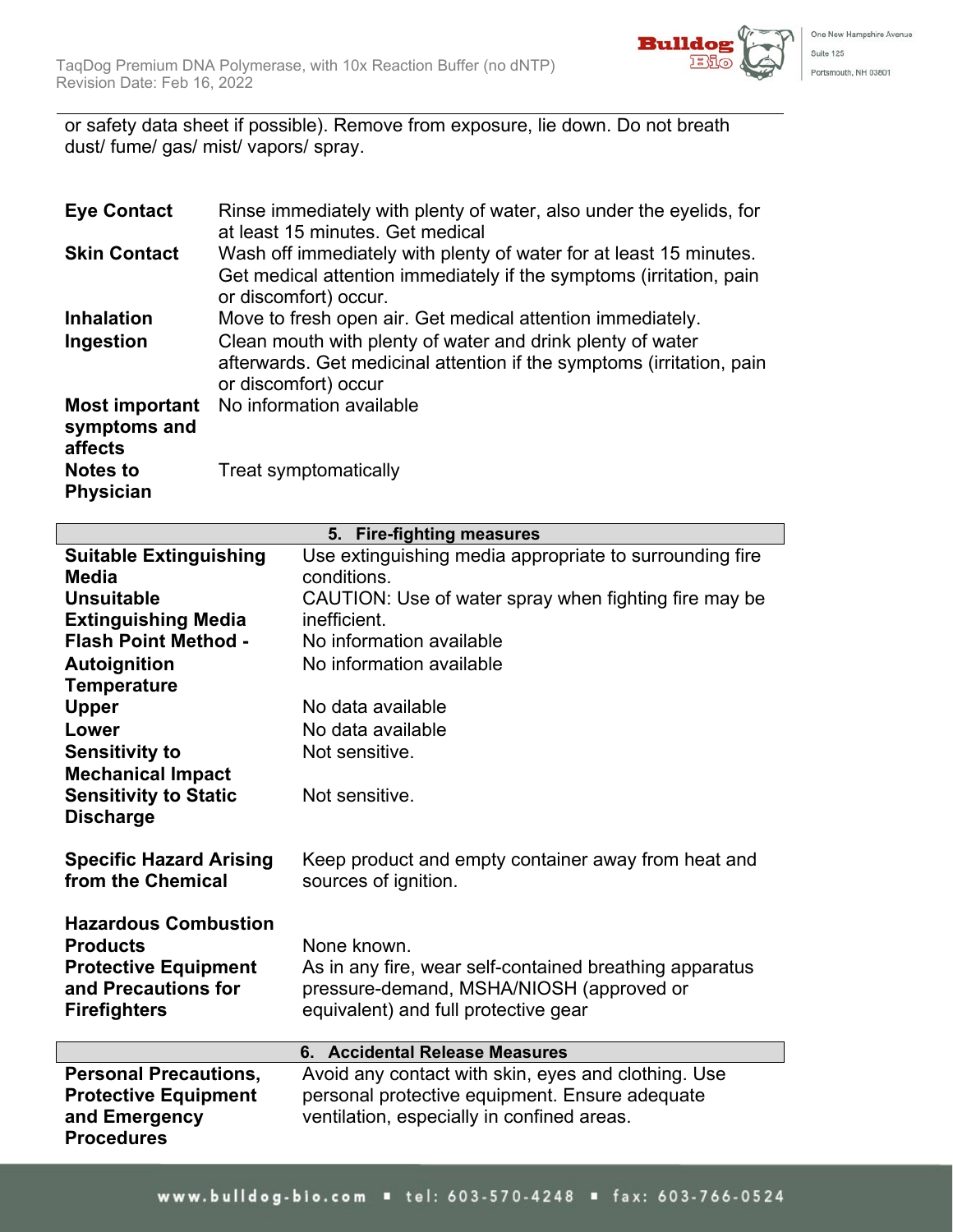

| <b>Environmental</b><br><b>Precautions</b>               | The solution should not be released into the<br>environment. See section 12 for additional ecological<br>information.                                                                                                                                                                                                                                                                                                         |  |
|----------------------------------------------------------|-------------------------------------------------------------------------------------------------------------------------------------------------------------------------------------------------------------------------------------------------------------------------------------------------------------------------------------------------------------------------------------------------------------------------------|--|
| <b>Methods for</b><br><b>Containment and Clean</b><br>Up | Absorb with sand or vermiculite. Pick up and transfer to<br>properly labeled containers. Ventilate area and wash spill<br>site after material pickup is complete.<br>Alternatively, you may sweep up or vacuum up spillage<br>and collect in a suitable container for disposal. Put up<br>appropriate signs to maintain a 2-meter diameter around<br>the spillage to ensure minimal contamination to personal<br>in vicinity. |  |
|                                                          | 7. Handling and Storage                                                                                                                                                                                                                                                                                                                                                                                                       |  |
| <b>Precautions for Safe</b><br><b>Handling</b>           | Handle in accordance with good industrial hygiene and<br>safety practice. Wear personal protective equipment<br>(PPE): appropriate gloves, cotton lab-coat and protective<br>eye-gear. Avoid contact with skin, eyes and clothing.<br>Avoid ingestion and inhalation of the solution                                                                                                                                          |  |
| <b>Conditions for Safe</b><br><b>Storage</b>             | Keep containers tightly closed in a dry, cool and well-<br>ventilated place.                                                                                                                                                                                                                                                                                                                                                  |  |
| <b>Incompatible Products</b>                             | No information available.                                                                                                                                                                                                                                                                                                                                                                                                     |  |
| <b>Exposure Controls/ Personal Protection</b><br>8.      |                                                                                                                                                                                                                                                                                                                                                                                                                               |  |

|                            | <b>0. LADUSUIT CUILIUIS/ FEISUIIAI FIULECLIUII</b>                                                                |
|----------------------------|-------------------------------------------------------------------------------------------------------------------|
| <b>Exposure Guidelines</b> | This product, as supplied, does not contain any                                                                   |
|                            | hazardous materials with occupational exposure<br>limits established by the region-specific<br>regulatory bodies. |

| <b>Chemical Name</b> | <b>ACGIH TLV</b> | <b>OSHA PEL</b>          | <b>NIOSH IDLH</b> |
|----------------------|------------------|--------------------------|-------------------|
| Glycerol (CAS-No:    |                  | TWA: $15 \text{ mg/m}^3$ |                   |
| $58 - 81 - 5$        |                  | mist, total              |                   |
|                      |                  | TWA: 5 mg/ $m3$          |                   |
|                      |                  | mist, respirable         |                   |
|                      |                  | fraction                 |                   |
|                      |                  | (vacated) TWA: 10        |                   |
|                      |                  | mg/ $m3$ mist, total     |                   |
|                      |                  | particulate              |                   |
|                      |                  | (vacated) TWA: 5         |                   |
|                      |                  | mg/ $m^3$ mist,          |                   |
|                      |                  | respirable fraction      |                   |

**Engineering Measures** Showers, eye wash station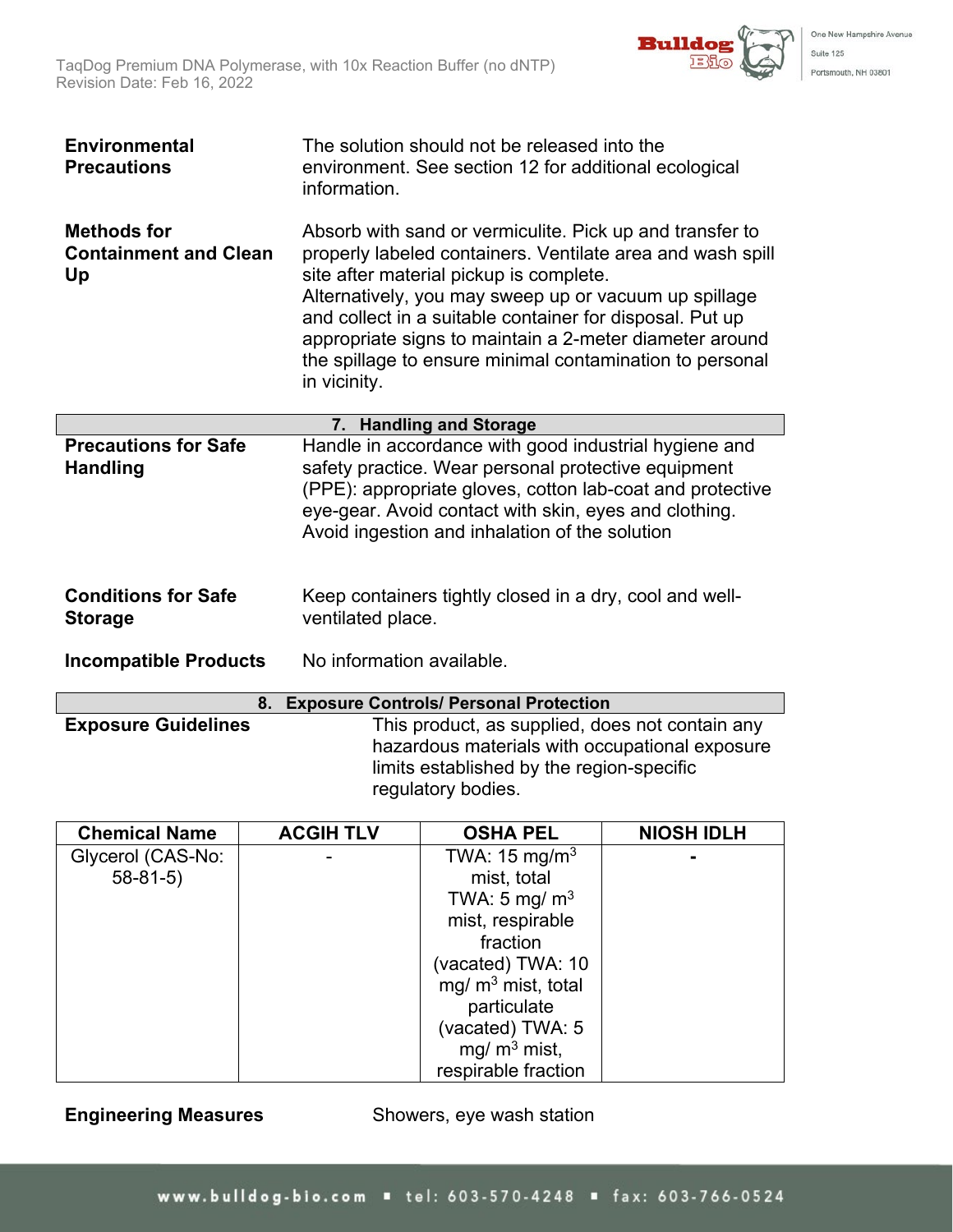

# **Personal Protective Equipment:**

| <b>Eye/face Protection</b>                           | Wear appropriate protective eyeglasses with<br>side shields or chemical safety goggles as<br>described by OSHA's eye and face protection<br>regulations in 29 CFR 1910.133 or European<br>Standard EN166.                                                                                                                                                          |
|------------------------------------------------------|--------------------------------------------------------------------------------------------------------------------------------------------------------------------------------------------------------------------------------------------------------------------------------------------------------------------------------------------------------------------|
| <b>Skin and Body Protection</b>                      | Wear appropriate protective gloves and clothing<br>to prevent skin exposure.                                                                                                                                                                                                                                                                                       |
| <b>Respiratory Protection</b>                        | Use in well ventilated areas. If exposure limits<br>are exceeded or irritation is experienced,<br>NIOSH/MSHA approved respiratory protection<br>should be worn. Positive-pressure supplied air<br>respirators may be required for high airborne<br>contaminant concentrations. Respiratory<br>protection must be provided in accordance with<br>local regulations. |
| <b>Hygiene Measures</b>                              | Handle in accordance with good industrial<br>hygiene and safety practices.                                                                                                                                                                                                                                                                                         |
| 9.                                                   | <b>Physical and Chemical Properties</b>                                                                                                                                                                                                                                                                                                                            |
| <b>Physical State</b>                                | Liquid                                                                                                                                                                                                                                                                                                                                                             |
| Appearance                                           | <b>Colorless and clear</b>                                                                                                                                                                                                                                                                                                                                         |
| Odor                                                 | Mild                                                                                                                                                                                                                                                                                                                                                               |
| <b>Odor Threshold</b>                                | No information available                                                                                                                                                                                                                                                                                                                                           |
| pH                                                   | 8.0                                                                                                                                                                                                                                                                                                                                                                |
|                                                      |                                                                                                                                                                                                                                                                                                                                                                    |
| <b>Melting Point/Range</b>                           | No data available                                                                                                                                                                                                                                                                                                                                                  |
| <b>Boiling Point/ Range</b>                          | No data available                                                                                                                                                                                                                                                                                                                                                  |
| <b>Flash Point</b>                                   | No information available                                                                                                                                                                                                                                                                                                                                           |
| <b>Evaporation Rate</b>                              | No information available                                                                                                                                                                                                                                                                                                                                           |
| <b>Flammability (solid, gas)</b>                     | Not applicable                                                                                                                                                                                                                                                                                                                                                     |
| <b>Flammability or explosive limit</b>               |                                                                                                                                                                                                                                                                                                                                                                    |
| <b>Upper</b>                                         | No data available                                                                                                                                                                                                                                                                                                                                                  |
| Lower                                                | No data available                                                                                                                                                                                                                                                                                                                                                  |
| <b>Vapor Pressure</b>                                | No information available                                                                                                                                                                                                                                                                                                                                           |
| <b>Vapor Density</b>                                 | No information available                                                                                                                                                                                                                                                                                                                                           |
| <b>Specific Gravity</b>                              | No information available                                                                                                                                                                                                                                                                                                                                           |
| <b>Solubility</b>                                    | <b>Miscible</b>                                                                                                                                                                                                                                                                                                                                                    |
| <b>Partition coefficient; n-</b>                     | No data available                                                                                                                                                                                                                                                                                                                                                  |
| octanol/water                                        |                                                                                                                                                                                                                                                                                                                                                                    |
| <b>Autoignition Temperature</b>                      | No information available                                                                                                                                                                                                                                                                                                                                           |
| <b>Decomposition Temperature</b><br><b>Viscosity</b> | No information available<br>No information available                                                                                                                                                                                                                                                                                                               |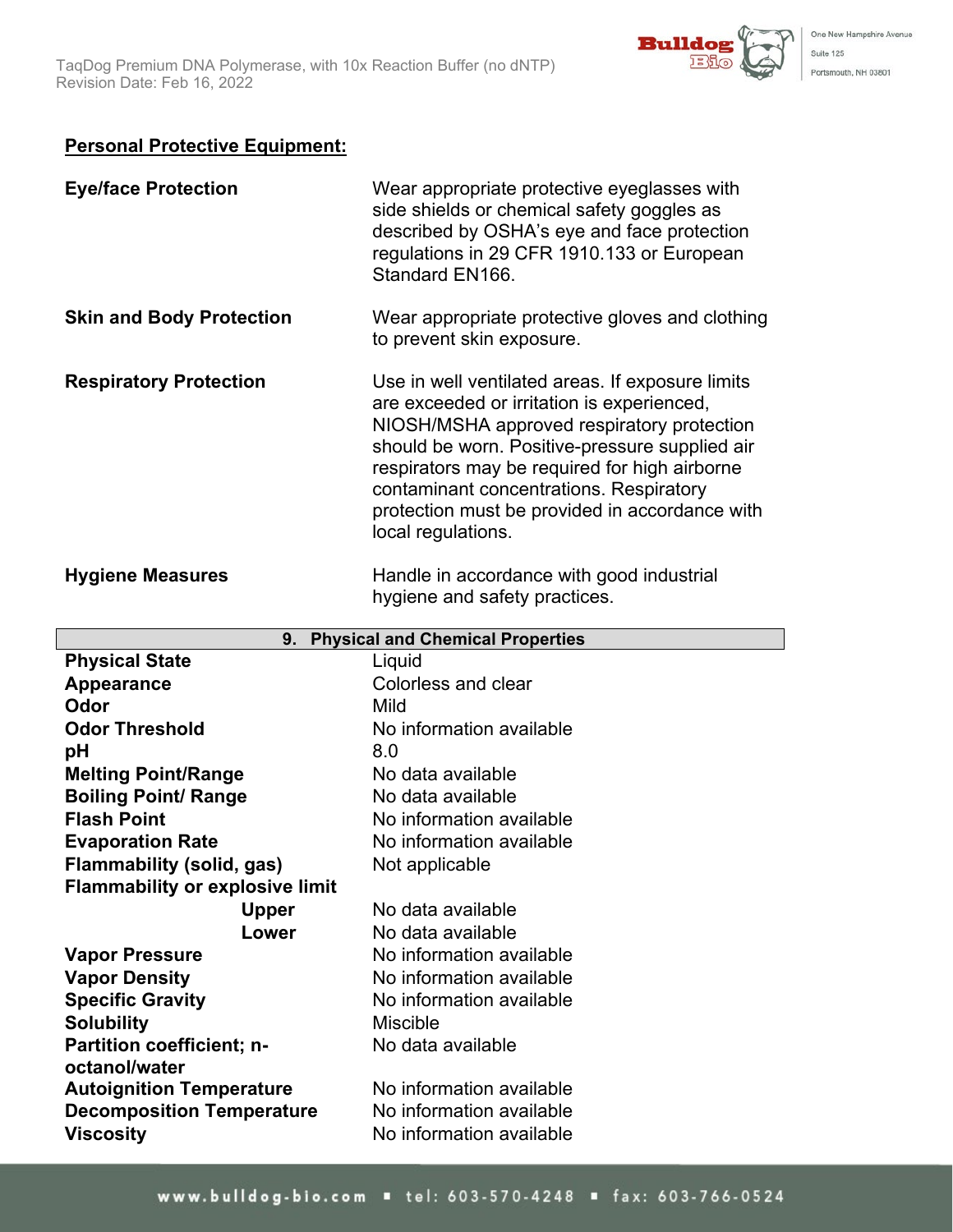

| 10. Stability and Reactivity    |                                                                              |  |
|---------------------------------|------------------------------------------------------------------------------|--|
| <b>Reactive Hazard</b>          | None known, based on information available.                                  |  |
| <b>Stability</b>                | Stable under recommended normal conditions.                                  |  |
| <b>Conditions to Avoid</b>      | None known based on information supplied.                                    |  |
| <b>Incompatible Materials</b>   | Ignition sources. Heat                                                       |  |
| <b>Hazardous Decomposition</b>  | Thermal decomposition can lead to the release                                |  |
| <b>Products</b>                 | of irritating and toxic gases and vapor. Carbon<br>monoxide. Carbon dioxide. |  |
| <b>Hazardous Polymerization</b> | Hazardous polymerization has not been<br>reported                            |  |
| <b>Hazardous Reactions</b>      | Can react briskly with oxidizers – danger of<br>explosion.                   |  |

**11. Toxicological Information**

#### **Information on Likely Routes of Exposure:**

# **Inhalation**

Avoid breathing vapors or mist. May cause irritation of respiratory tract

# **Eye Contact**

Redness. May cause slight irritation.

# **Skin Contact**

Prolonged contact may cause redness and irritation. Repeated exposure may cause skin dryness or cracking.

# **Ingestion**

May cause drowsiness or dizziness. Ingestion causes burns of the upper digestive and respiratory tracts. Symptoms include burning sensation, coughing, wheezing, shortness of breath, headache, nausea, and vomiting.

| <b>Toxicologically Synergistic Products</b><br>term Exposure | No information available<br>Delayed and Immediate Effects as well as Chronic Effects from Short and Long- |
|--------------------------------------------------------------|-----------------------------------------------------------------------------------------------------------|
| <b>Irritation</b>                                            | Mild                                                                                                      |
| Serious eye damage/ eye irritation                           | Mild                                                                                                      |
| <b>Corrosivity</b>                                           | Mild                                                                                                      |
| <b>Skin corrosion/ irritation</b>                            | Mild                                                                                                      |
| <b>Mutagenic Effects</b>                                     | No information available.                                                                                 |
| <b>Reproductive Effects</b>                                  | No information available.                                                                                 |
| <b>Developmental Effects</b>                                 | No information available.                                                                                 |
| <b>Teratogenicity</b>                                        | No information available.                                                                                 |
| STOT – single exposure                                       | None known                                                                                                |
| STOT – repeated exposure                                     | None known                                                                                                |
| <b>Aspiration Hazard</b>                                     | No information available.                                                                                 |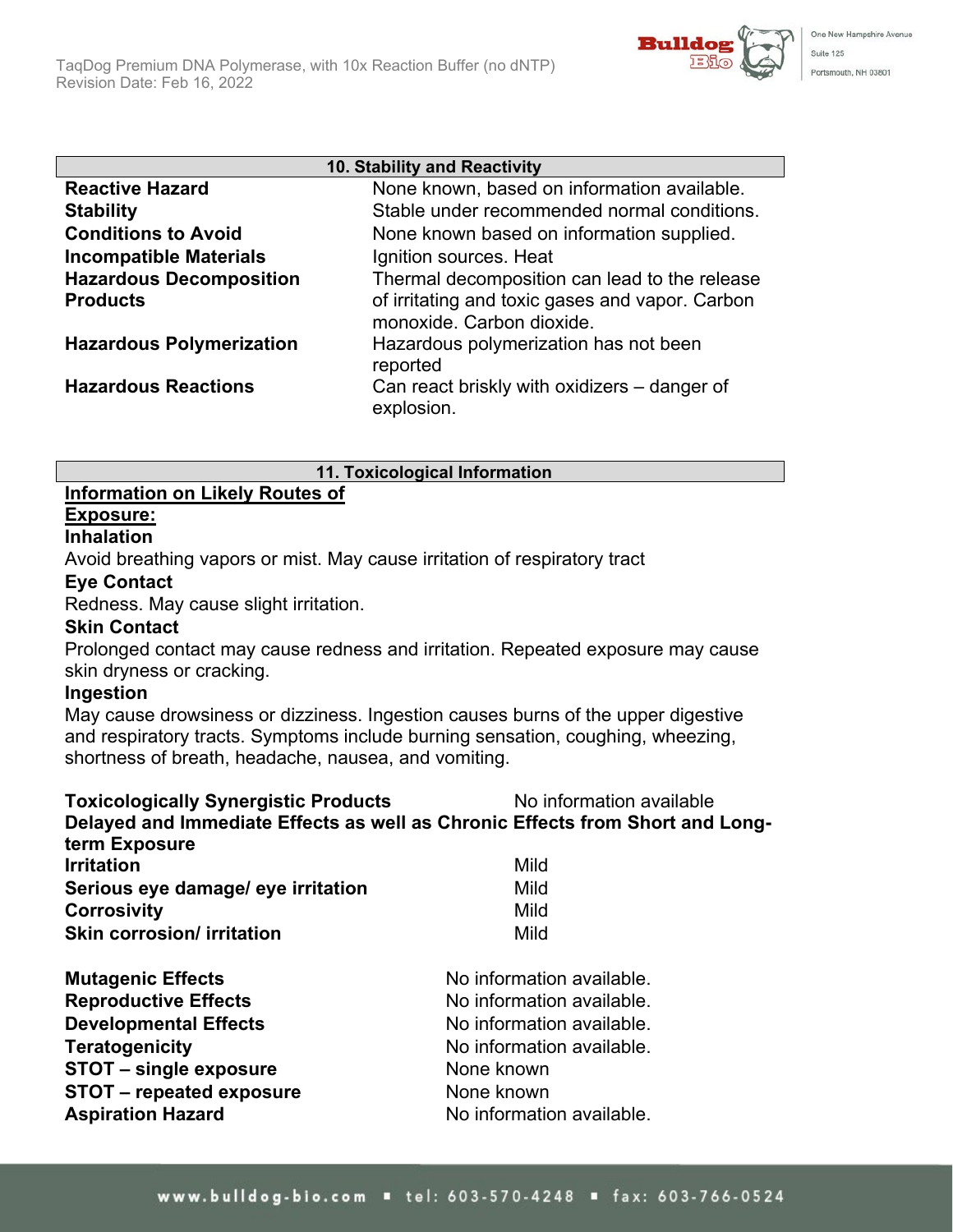

**Symptoms/ effects (both acute and delayed) Endocrine Disruptor Information** No information available.<br> **Target Organ Effects** Eyes, kidneys, respiratory **Other Adverse Effects** The toxicological properties have not

No information available.

Eyes, kidneys, respiratory system, skin. been fully investigated

### **12. Ecological Information**

#### **Ecotoxicity** No information available

1.17302 % of the mixture consists of component(s) of known hazards to the aquatic environment.

| <b>Persistence and Degradability</b><br><b>Bioaccumulation / Accumulation</b><br><b>Mobility</b>                                                |                                                                      | Miscible with water. Persistence is unlikely<br>based on information available                                                                                                                                                                                                                                                              |  |
|-------------------------------------------------------------------------------------------------------------------------------------------------|----------------------------------------------------------------------|---------------------------------------------------------------------------------------------------------------------------------------------------------------------------------------------------------------------------------------------------------------------------------------------------------------------------------------------|--|
|                                                                                                                                                 |                                                                      | No information available<br>Will likely be mobile in the environment due to<br>its water solubility                                                                                                                                                                                                                                         |  |
| <b>Other Adverse Effects:</b><br><b>Ozone</b><br>No information<br>available<br>No information<br><b>Ozone</b><br><b>Depletion</b><br>available |                                                                      |                                                                                                                                                                                                                                                                                                                                             |  |
| <b>Potential</b><br>(ODP)                                                                                                                       |                                                                      |                                                                                                                                                                                                                                                                                                                                             |  |
|                                                                                                                                                 |                                                                      | 13. Disposal Considerations                                                                                                                                                                                                                                                                                                                 |  |
| <b>Waste Disposal</b><br><b>Considerations</b>                                                                                                  |                                                                      | Keep out of drains, sewers, ditches and waterways.<br>Use a licensed professional waste disposal service to<br>dispose of this product. Product may be dissolved in a<br>combustible solvent or absorbed onto a combustible<br>material and burned by a chemical incinerator.<br>Empty containers must be tripled rinsed prior to disposal. |  |
| <b>Contaminated</b><br>Packaging                                                                                                                |                                                                      |                                                                                                                                                                                                                                                                                                                                             |  |
| 14. Transport Information                                                                                                                       |                                                                      |                                                                                                                                                                                                                                                                                                                                             |  |
| <b>DOT</b><br><b>TDG</b><br><b>IATA</b><br><b>IMDG/IMO</b>                                                                                      | Not regulated.<br>Not regulated.<br>Not regulated.<br>Not regulated. |                                                                                                                                                                                                                                                                                                                                             |  |
|                                                                                                                                                 |                                                                      | 15. Regulator Information                                                                                                                                                                                                                                                                                                                   |  |
| <b>International Inventories</b>                                                                                                                |                                                                      |                                                                                                                                                                                                                                                                                                                                             |  |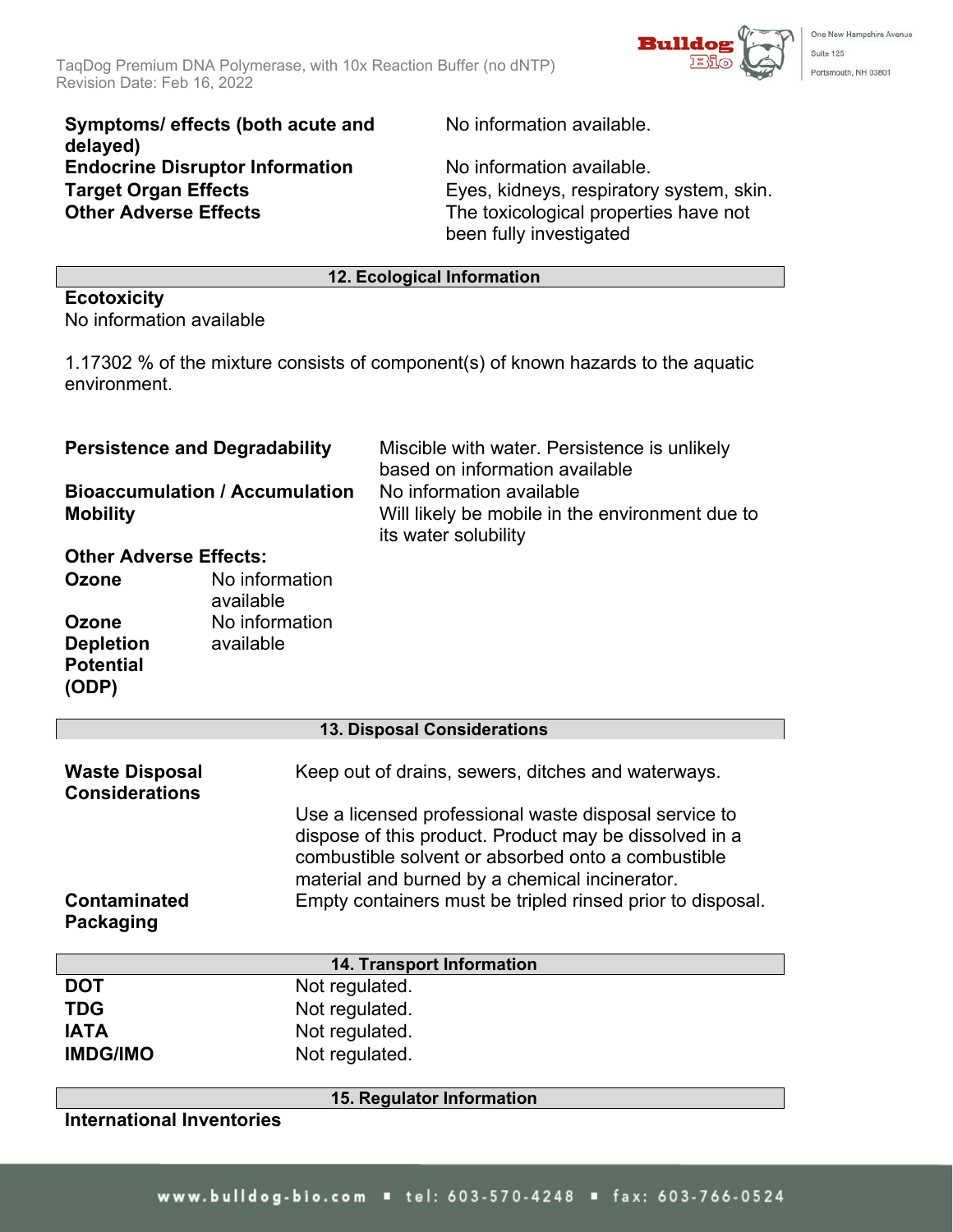

#### **TSCA (United States Toxic Substance Control Act Section 8(b) Inventory) Complies**

# **US Federal Regulations**

## **CWA (Clean Water Act)**

This product does not contain any substances regulated as pollutants pursuant to the CWA (40 CFR 122.21 and 40 CFR 122.42)

# **CERCLA**

This material, as supplied, does not contain any substances regulated as hazardous substances under the Comprehensive Environmental Response Compensation and Liability Act (CERCLA) (40 CFR 302) or the Superfund Amendments and Reauthorization Act (SARA) (40 CFR 355). There may be specific reporting requirements at the local, regional, or state level pertaining to releases of this material.

## **US State Regulations**

## **California Proposition 65**

This product does not contain any Proposition 65 chemicals.

### **U.S. State Right-to-Know Regulations**

### **U.S. EPA Label Information**

**EPA Pesticide Registration Number** Not applicable

| <b>16. Other Information</b> |                         |  |
|------------------------------|-------------------------|--|
| <b>Prepared By</b>           | Bulldog Bio Inc.        |  |
| <b>Email</b>                 | $info@$ bulldog-bio.com |  |
| <b>Creation Date</b>         | Feb 16, 2022            |  |
| <b>Print Date</b>            | Feb 16, 2022            |  |

### **Disclaimer:**

**The information provided in this Safety Data Sheet is correct to the best of our knowledge, information and belief at the date of its publication. The information provided in this document cannot be taken in exclusion of the rest of the document and must be taken in its entirety. The information that is given is designed only as a guidance for safe handling, use, processing, storage, transportation, disposal and release and is not to be considered a warranty or quality specification. The information relates only to the specific material designated and may not be valid for such material used in combination with any other materials or in any processes, unless specified in the text. In no event shall Bulldog Bio Incorporated be liable for any claims, losses, or damages of any third party or for lost profits or any special, indirect, incidental,**